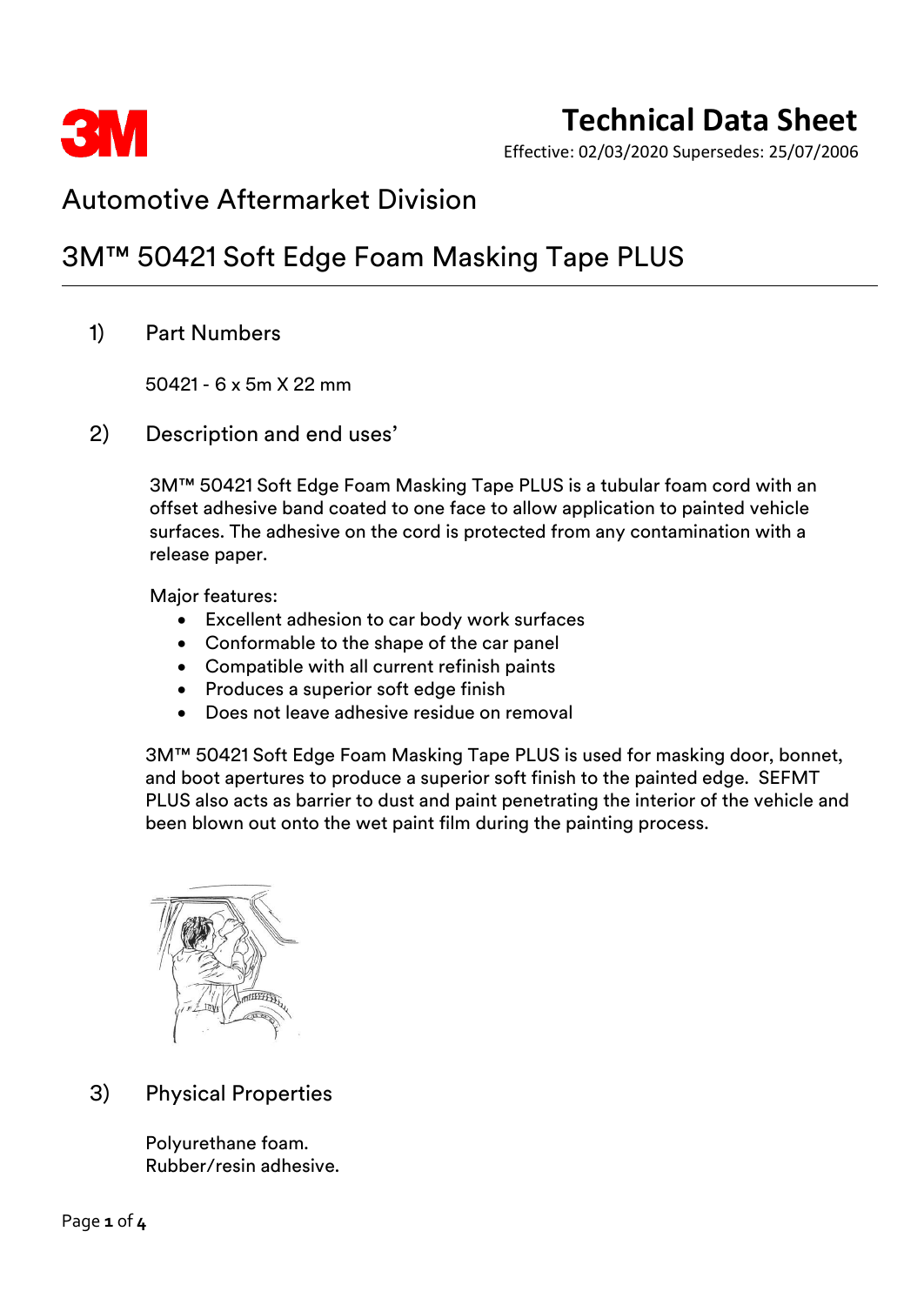

Effective: 02/03/2020 Supersedes: 25/07/2006

#### 4) Directions for Use

The area to be masked should be clean and dry prior to the application of the SEMFT PLUS.

1. Clean the area prior to the application of the product with a warm soapy solution to remove any dirt or dust and dry thoroughly. Ideally this should be followed using a clean soft cloth and silicon remover/ mild solvent to remove any other contaminates from the surface, again drying thoroughly. Failure to do so may result in poor adhesion of the product.

2. Apply the product to the required area taking care not to stretch the foam (particularly on corners) Once applied to the surface a firm rubbing action should be used on the surface of the foam to ensure correct adhesion.

3. When removing the SEMFT Plus from the vehicle the product should be pulled and stretched at a 45° angle to the surface to ensure a clean removal, resulting in no adhesive or foam being left on the surface.

#### 5) Storage

Store in clean dry place. Temperature of 21 °C and 50 percent relative humidity are recommended.

Prolonged exposure to direct sunlight may cause the product to 'yellow' but with no detrimental effect to the performance characteristics.

#### 6) Safety

1. When using solvents etc. for cleaning the surface prior to the SEMFT application, care must be taken to avoid contact with the skin and eyes. The correct PPE must be worn at all times.

2. After removing the SEMFT from the vehicle, as it may now be contaminated with paint waste it should be disposed of in accordance to local authority / country legislation.

3M™ Automotive Aftermarket Products are designed FOR PROFESSIONAL USE ONLY.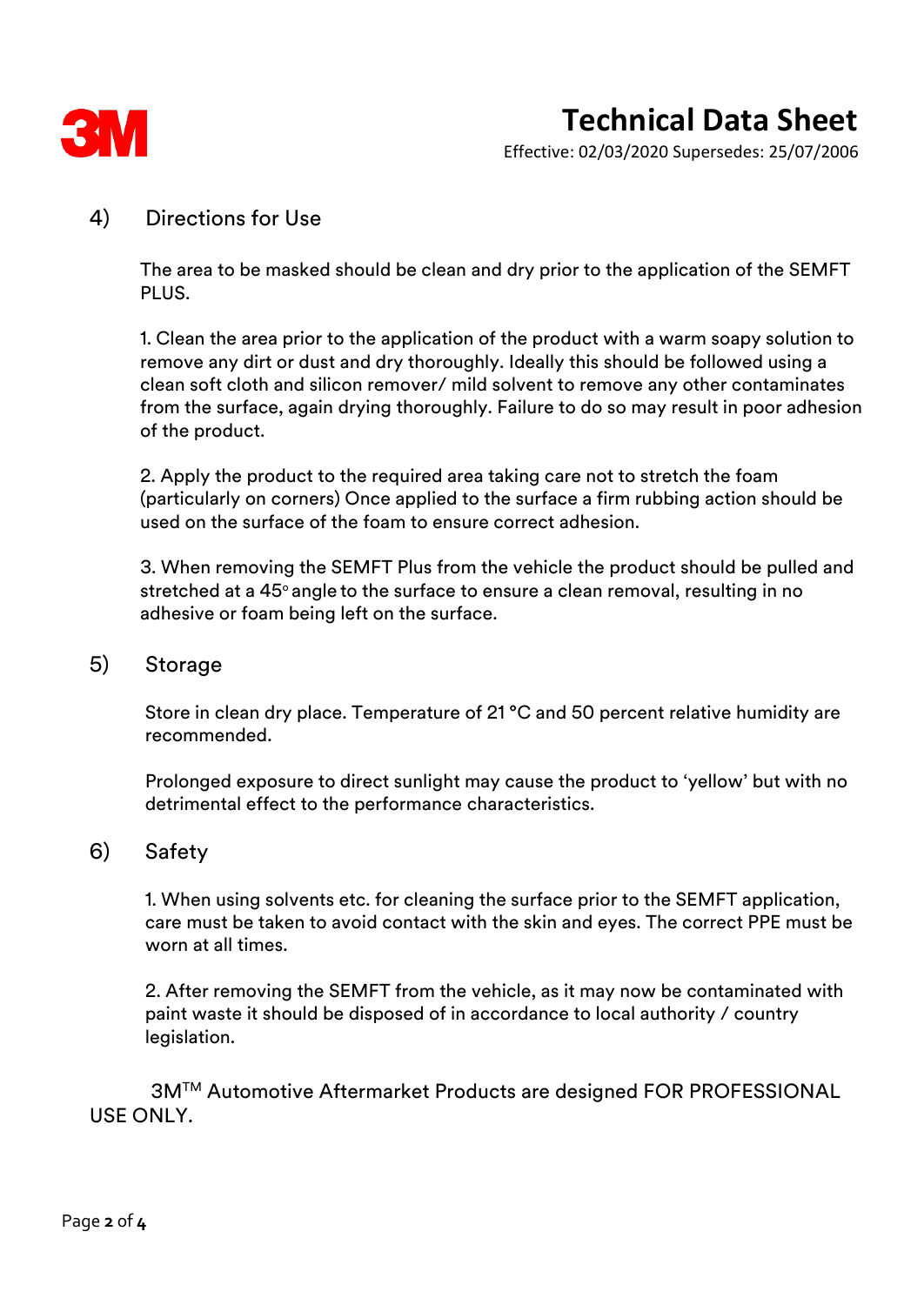

# **Technical Data Sheet**

Effective: 02/03/2020 Supersedes: 25/07/2006

#### 7) Disclaimer

All statements, technical information and recommendations are based on tests we believe to be reliable, but the accuracy or completeness thereof is not guaranteed. Please ensure before using our product that it is suitable for your intended use. All questions of reliability relating to this product are governed by the Terms of Sale subject, where applicable, to the prevailing law.

#### For Additional Health and Safety Information

3M South Africa & Sub-Saharan Africa, 146A Kelvin Drive, Woodmead, Sandton, South Africa, Tel: (0861) 225536

3M (East) AG Representation Office Tirane, Rruga Sami Frasheri, Pallati i Ri Perxhola Kati 2 Ap2, 1000 Albania

3M Arabia, LLC, Building 24-25 3M Saudi Arabia Zone C, Business Gate, Airport Road, Riyadh, Saudi Arabia

3M Bulgaria, Mladost 4, Business Park, bl.4, 2nd floor, Sofia 1766, Bulgaria

3M Česko, spol. s r.o., V Parku 2343/24, 148 00 - Praha 4, Czech Republic

3M (East) AG, Branch office Croatia, Avenija Većeslava Holjevca 40, 10 000 Zagreb, Croatia, Tel: +385 1 2499750, www.3m.com.hr

3M Egypt, Finance Center , New Cairo , Plot 140 , Banking Sector , 5th settlement , Cairo , Egypt

3M Hellas MEPE, Automotive Aftermarket Division, 20 Kifisias Avenue, 151 25 Marousi, Greece,

Phone: +30 210 68 85 300, innovation.gr@mmm.com, www.3M.gr

3M Hungária Kft, Neumann János u. 1/E, 1117 Budapest, Hungary

3M Israel, 91 Medinat Hayehudim St., Herzliya, Israel

3M Kenya Ltd, Victoria Towers, 3rd Floor, Kilimanjaro Av, Upperhill, Kenya

3M Gulf Limited, Ein El Mreisseh, Saint Charles City Center, 4th. Floor, P.O.Box: 11-5025, Riad el Solh, Beirut 1107 2180 Lebanon

3M Minnesota Mining & Manufacturing Nigeria Limited, No 2 Sheraton Opebi Link Road, Ikeja, Lagos Nigeria

3M Pakistan, Islamic Chamber of Commerce Building, ST-2/A, Block 9, KDA Scheme 5, Clifton, Karachi, Pakistan

3M Poland, Al. Katowicka 117, Kajetany, 05-830 Nadarzyn, Poland, Telefon: +48 22 739 60 00, www.3m.pl/kontakt

3M Gulf (Representation Office), Suhaim Bin Hamad St., Al Mana Towers Tower B, 2nd Floor, Office No.4, Doha Qatar, P.O.Box 14685

3M Romania,12 Menuetului St., Bucharest Business Park, Building D, District 1 013713 Bucharest, Romania

3M (East) AG, Representation Office Serbia, Airport City, Omladinskih brigada 90B, 11070 Belgrade, Serbia, Tel: +381 11 2209 400, www.3m.co.rs/3M/sr\_RS/3m-south-east-europe/

3M Slovensko s.r.o., Polus Tower 2, Vajnorská 100/B, 83104 Bratislava

3M (East) AG, Branch office Slovenia, Cesta v Gorice 8, 1000, Ljubljana, Slovenia, Tel: +386 1 2003 630, www.3m.com/3M/sl\_SI/3m-south-east-europe/

3M Sanayi ve Ticaret As, Barbaros Mah., Mor Sümbül Sok., No:7/3F, 27-51, Nidakule Ataşehir Güney, 34746 Ataşehir, İstanbul, Turkey